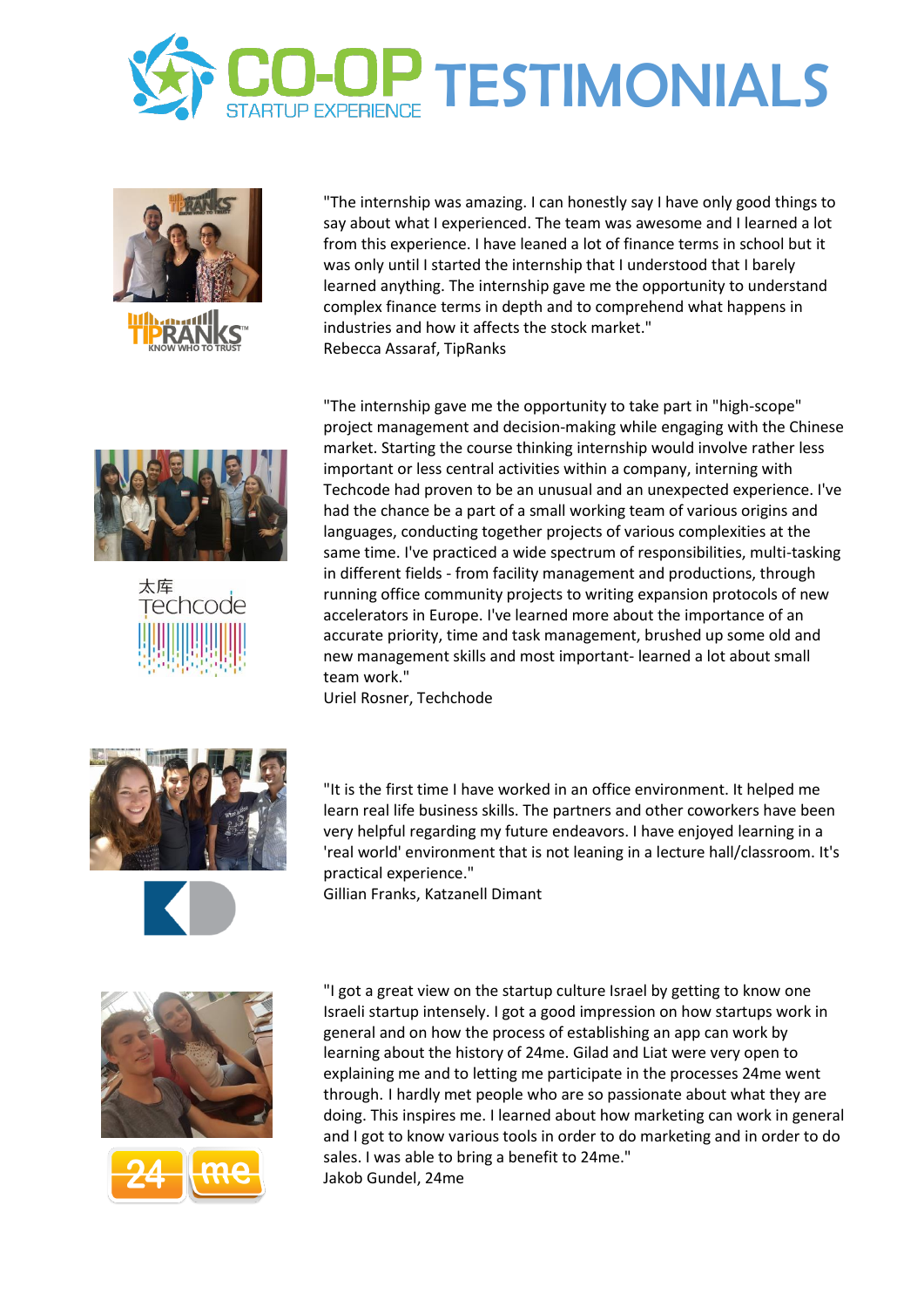

**Oglispa** 

"My internship helped me understand what path I want to take within the next few years in my studies. I'm glad I had an opportunity to do this right at the start of my studies, and it has changed me perspective completely from when I started until now. I believe this experience is indeed a "learning by doing" experience. Right away when starting my internship, I was immediately put into a working environment. They had me doing daily tasks they complete as employees of the company. It was really rewarding to be able to take part of a company and get a taste of what it would be like to work there."

Amit Volinits, Glispa

"One of the main thrills by arriving to the office is the fact that it is a law firm working in the field in which I will deal with in accordance with my chosen degree, law and business administration. The office work allows me to be the heart of the profession and understand closely and deeply the daily routine of lawyers and interns. This is significant to me due to the time that I am in, the time for classification for internship. The internship enriches my knowledge and my skills especially in the field of marketing and business strategy, as during my work on the main project, as well as my meetings frequent with Anat Ben-Baruch, I get to know deeply the professional practice in the field and to be exposed to concepts, practices and skills that have not yet been exposed to my studies. In addition, significant work is done partly in English, which greatly contributes to my good performances in the foreign language." Dana Gover, APM



 $\mathbf{C}$ ം

> "There is an amazing environment, I feel part of it as I worked there. You learn things everyday and you don't get excluded in any decision making. Also my mentor was really flexible with hours and deadlines. I have learned many things in this internship and gained a lot of experience as well. I learned how to manage social media, writing emails to users, making videos and editing and also pictures for social media and app store images."

Daniela Chaffer, 24me



"It was a great opportunity to experience first-hand the environment of a start-up. I have learned much and had fun, while still working hard and keeping a productive attitude. I would recommend to anyone who is interested in how an enterprise works to join the CO-OP program and join one of the amazing companies offered by the program. I have learned much about sales and the sales cycles in a newly-formed company. I also learned to utilize many business-professional softwares which will be of great use in the future, as well as many technical aspects of the specific product that Consumer Physics have developed." David Metta, Consumer Physics (SCiO)